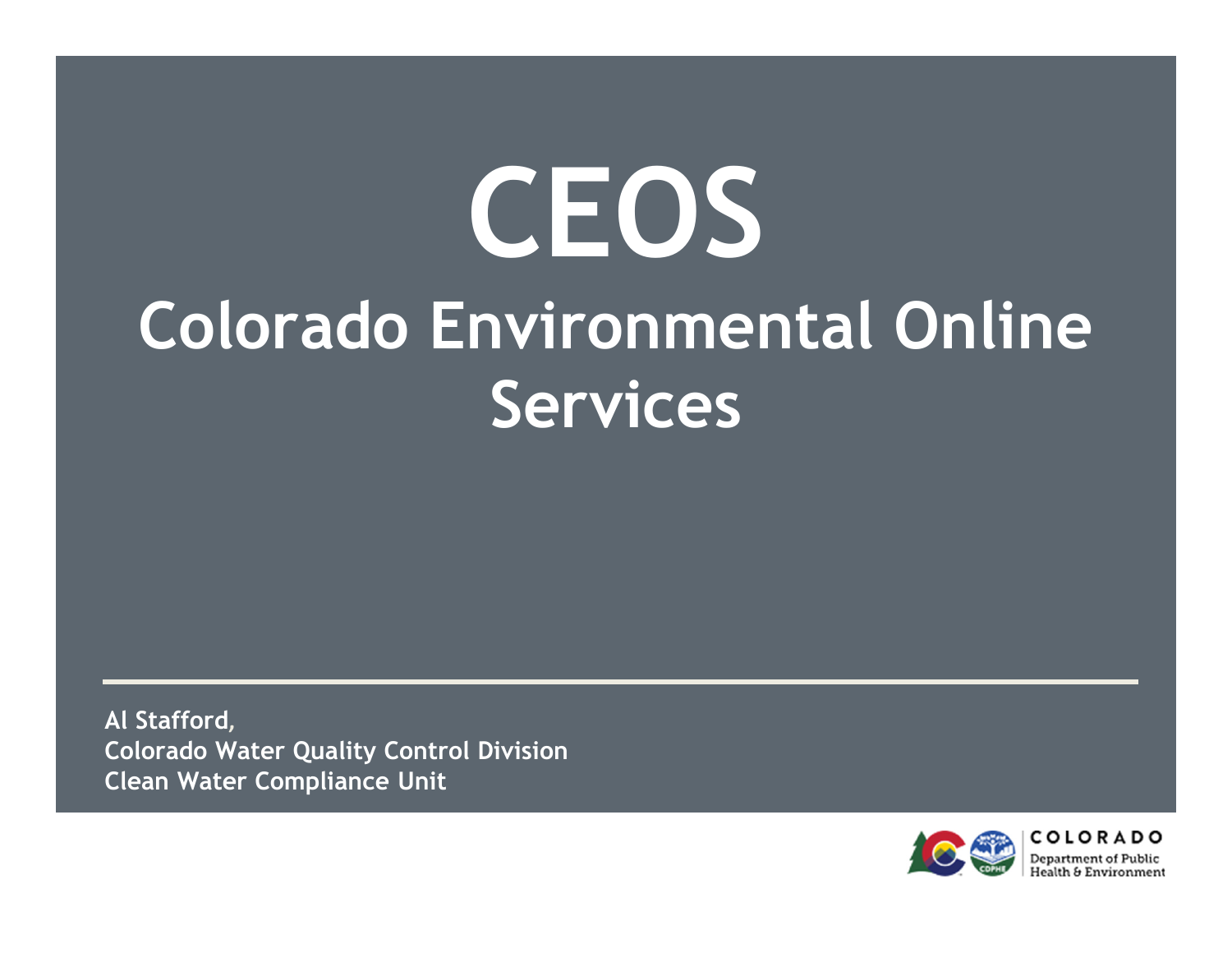### **OVERVIEW**

Benefits of CEOS

Responsible Officials

Common Issues

Contacts and Resources

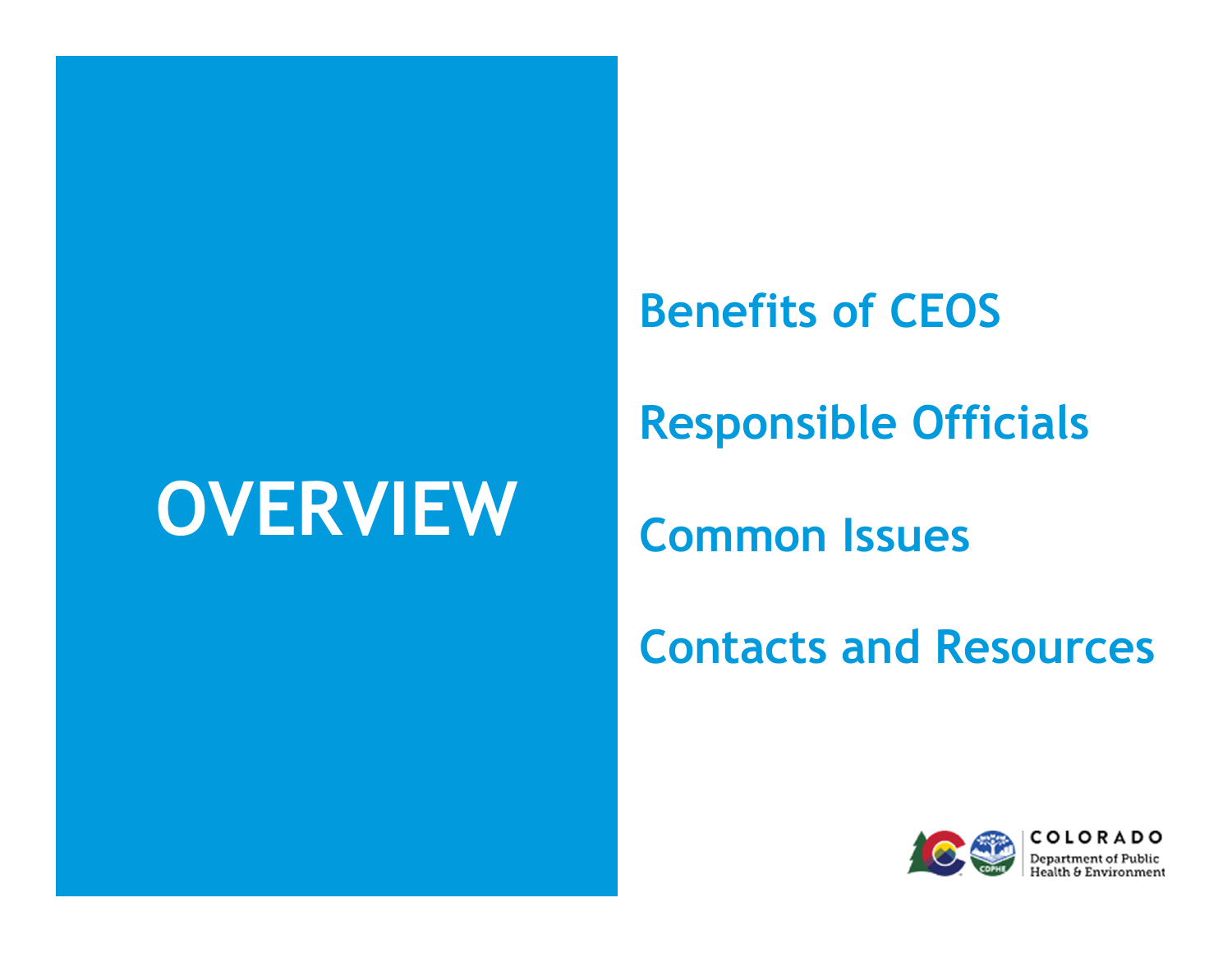### BENEFITS OF **CEOS**

Quick turn around time

More efficient process for an increasing number of permits without an increasing number of state employees

Increased transparency

Can sign from multiple locations



0 I O R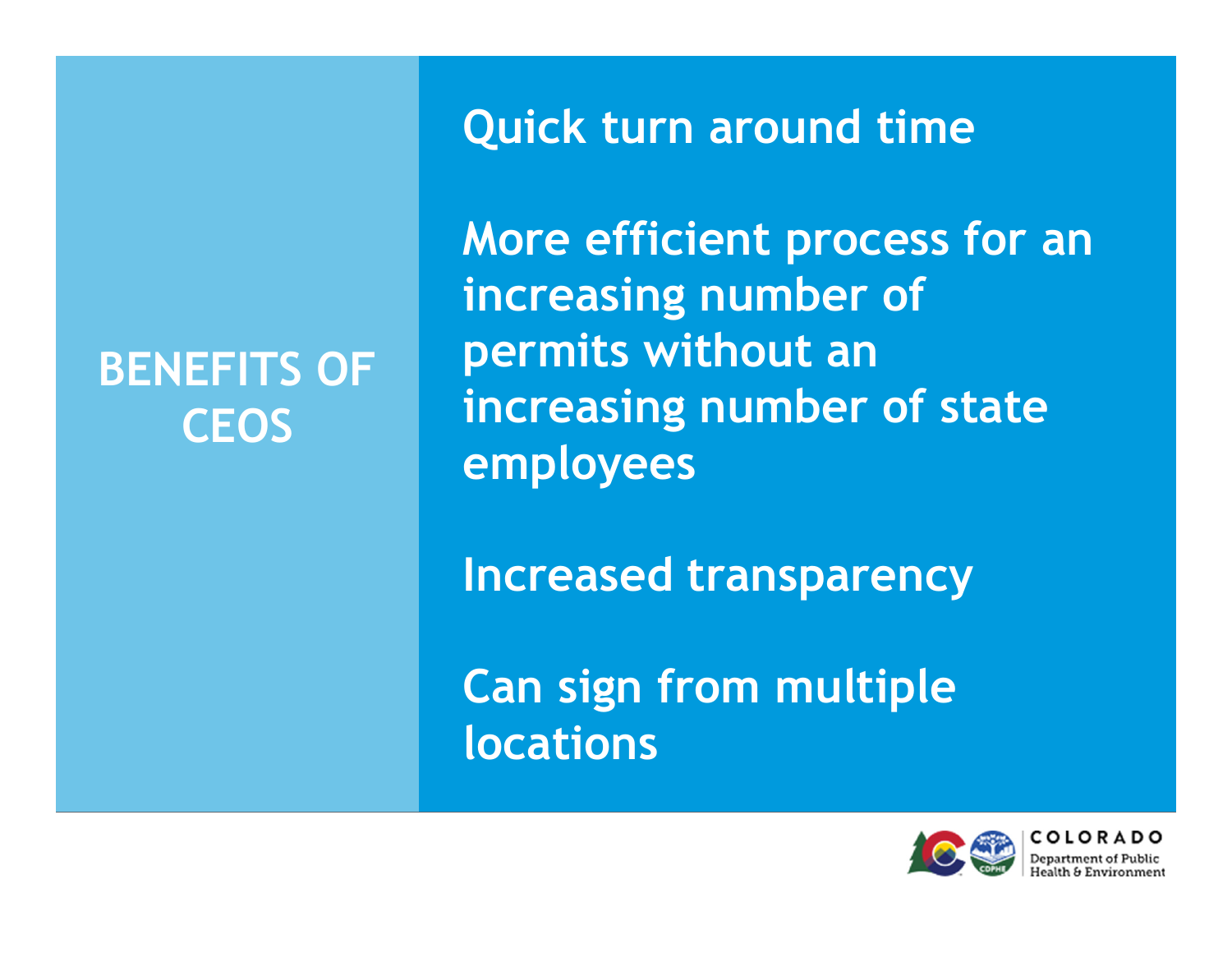RESPONSIBLE OFFICIAL(RO)

Can accept compliance liability on behalf of the permittee

Can make decisions necessary to comply with the permit

Can make overall funding decisions (how much funding overall, not just day to day)

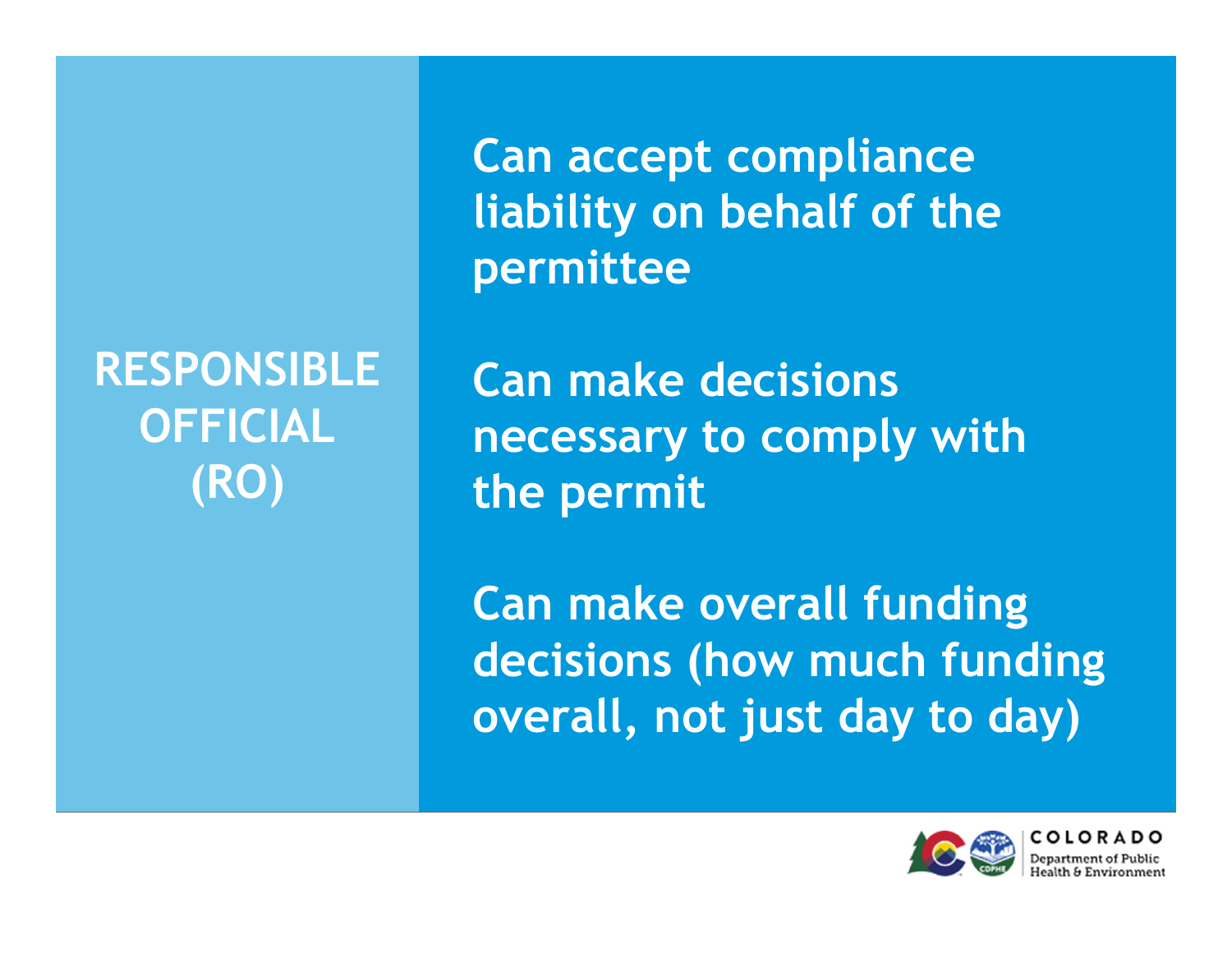RESPONSIBLE OFFICIAL(RO)

**UPDATE!!!!!!** 

Project Manager can be RO, provided that they:

1) Are responsible for overall facility operation

2) Have the authority to make management decisions that govern facility operation

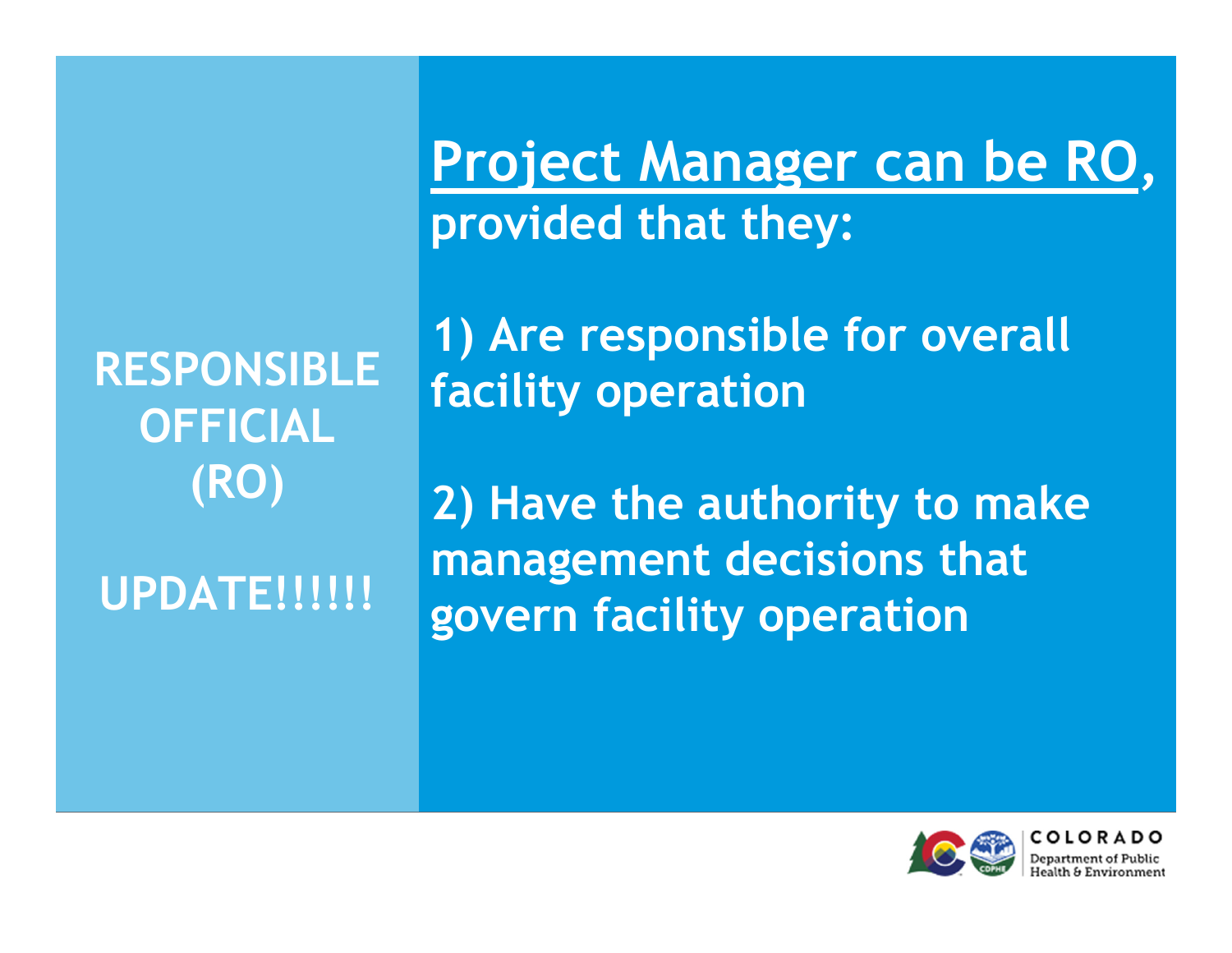## Steps for an RO When Using a Preparer



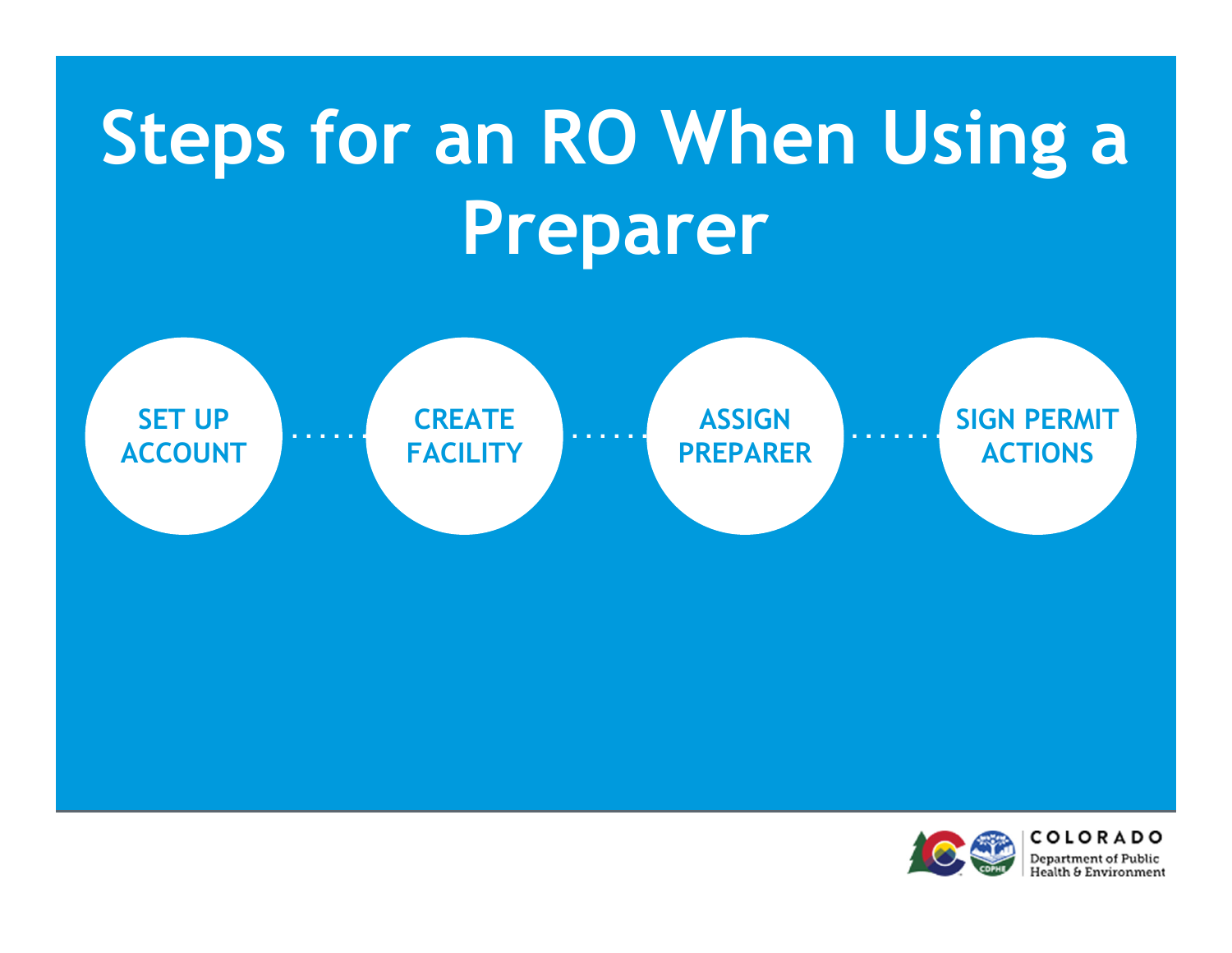### **COMMON** MISTAKES AND **ISSUES**

Application filled out but not submittedPay attention to emails!Using old permit numbersFear of E-Verify systemE-Verify not accepting informationOwner and operator need to add

all applicable facilities



OLOR Department of Publ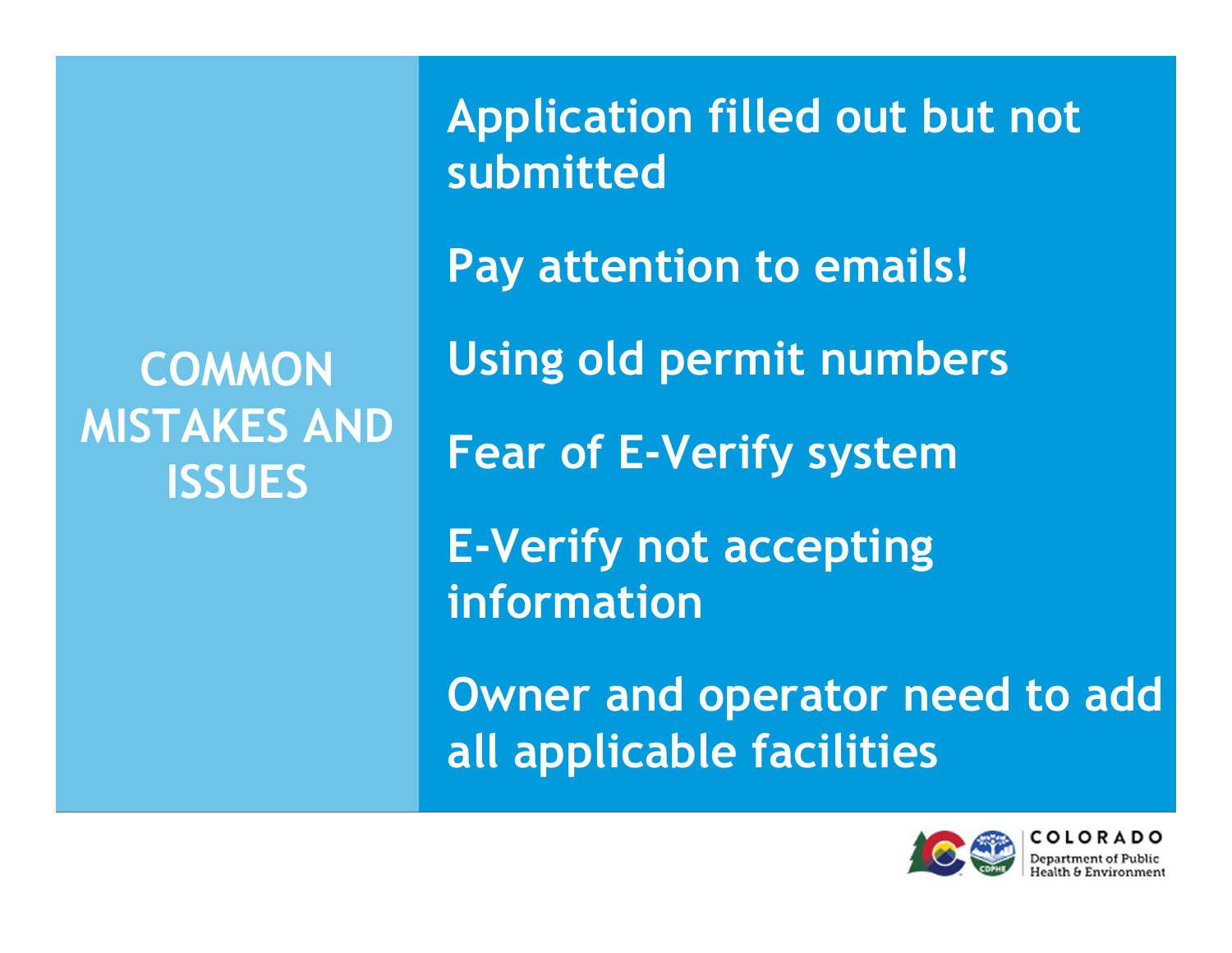### RESOURCES

### CEOS Office Hours

Step by step tutorial for owner, operator, and preparer available online

Actions guide

Help guides

FAQs



COLORA **Department of Public**